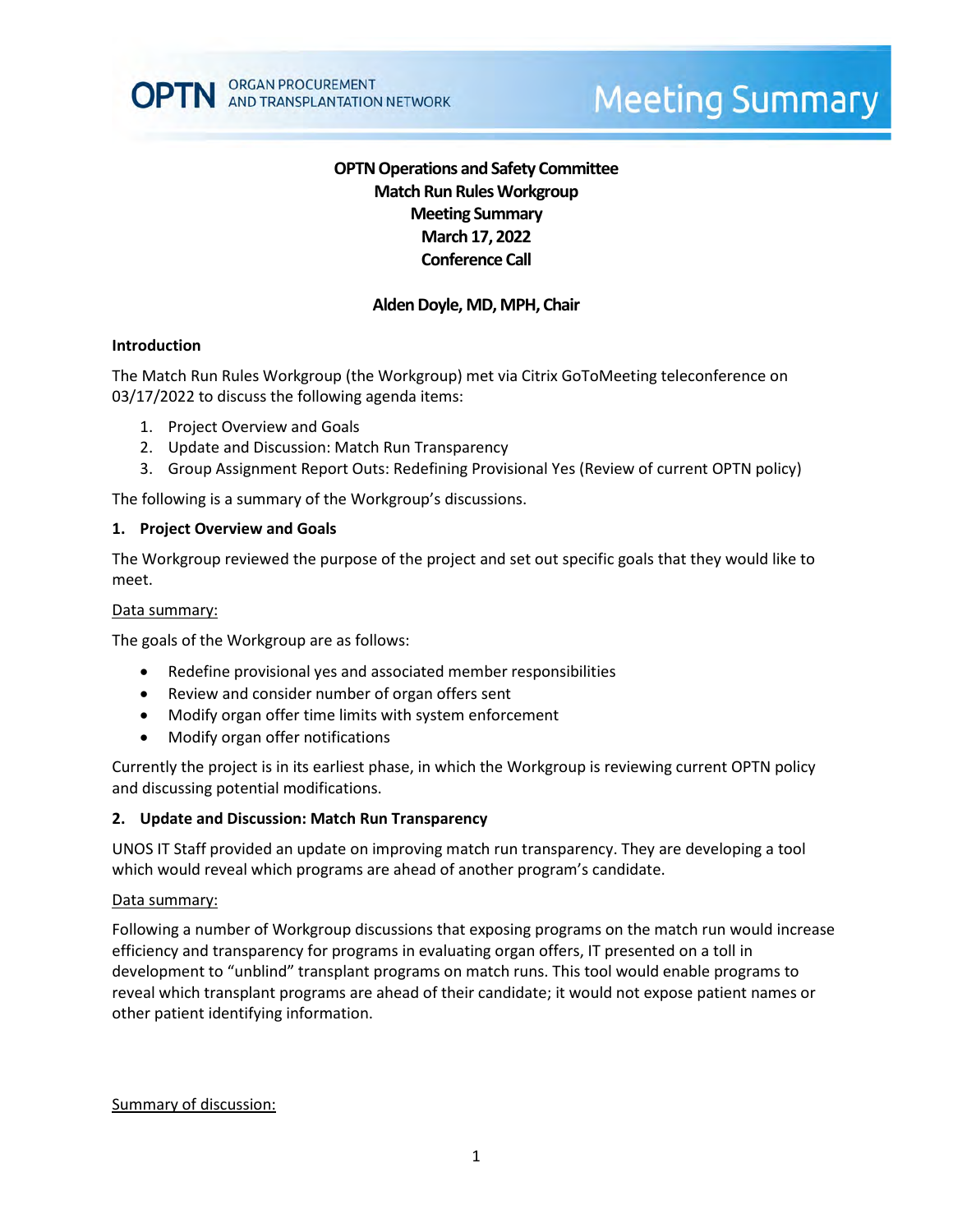The Vice Chair supported the IT effort, noting that this would help programs better understand if there are a large number of candidates from one program ahead of their candidate or a small number of candidates each from a number of programs. This perspective was supported by another member who added that, if a program is going to refuse an offer due to donor-related quality concerns, it is likely the program will refuse for their entire program. The member inquired, however, whether there were any updates surrounding multi-organ transplant (MOT) visibility on the match run; a program may appear first on the kidney match run, but could actually be third if there are required multi-organ offers on other match runs. IT Staff responded that unblinding transplant programs on the match run is the first of a number of incremental steps, and this was prototyped because it is easy to implement with little IT investment. Visibility into multi-organ transplant would likely be a bigger system change.

A member asked the Workgroup what they believed would be the positive or negative outcomes that might arise because of this unblinding. A member wondered if there were a clock that ran from the first offer to acceptance. IT Staff replied that there were time stamps at various points of allocation, adding that "time of first offer" was one. However, it was pointed out that there was variability from organ procurement organization (OPO) to OPO in terms of when times such as organ acceptances were documented in the match run. The Workgroup Chair agreed, noting that there was also variability in allocation practices, especially for pre-recovery organs. It was also suggested there may be use in reviewing the time from organ recovery to organ placement. UNOS Research Staff contributed that they perform analyses on time from first offer to last offer, even with the understanding that that may not necessarily correspond to the end of organ allocation, and supported the Workgroup's feedback on having a rough analysis of overall allocation time pre- and post-match run unblinding to understand if it had improved efficiency.

A member suggested that this change should go into effect prior to the Redefining Provisional Yes Workgroup's project to incorporate tiered systems into DonorNet, as doing both simultaneously would not provide data as to how much each had an effect. IT Staff supported this perspective as well, stating that they wanted to present to the Workgroup as soon as possible in order to ensure implementation as early as possible.

# Next steps:

IT Staff will continue with the development of this tool and will solicit feedback at the upcoming OPTN Operations and Safety Committee meeting (March 24, 2022) as well as the Transplant Management Forum (TMF) conference (April 11, 2022).

# **3. Group Assignments Report Outs: Redefining Provisional Yes (Review of Current OPTN Policy)**

The Workgroup reviewed progress to date on all of the Operations and Safety Committee's Workgroups.

## Data summary:

The workgroup reviewed the proposed structuring of the provisional yes tiered framework.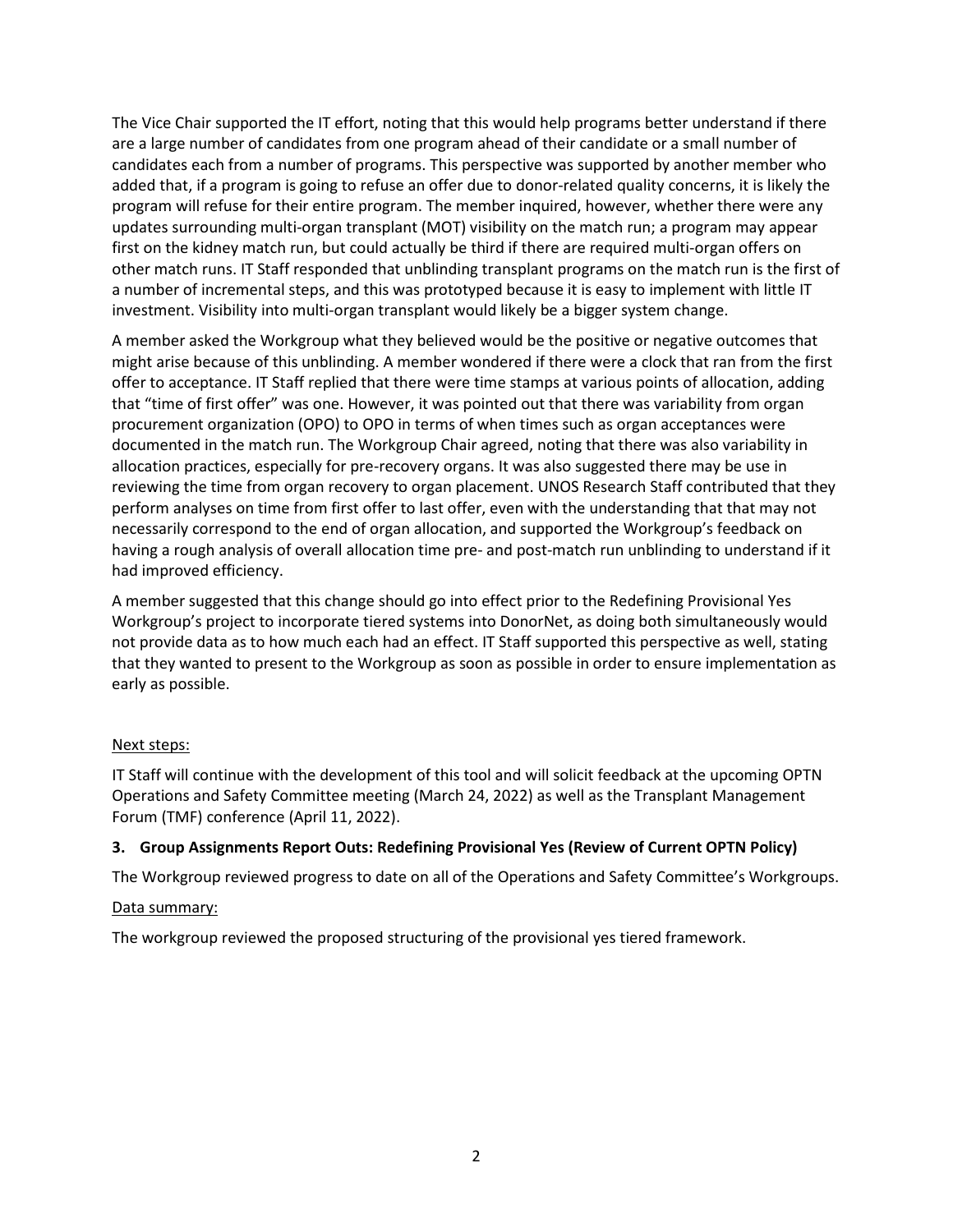| <b>Tier I (Primary)</b>                                                                                                          | <b>Tier II (Back Up)</b>                                                                                                         | <b>Tier III</b>                                                                                                                                                                       |
|----------------------------------------------------------------------------------------------------------------------------------|----------------------------------------------------------------------------------------------------------------------------------|---------------------------------------------------------------------------------------------------------------------------------------------------------------------------------------|
| Transplant programs must evaluate organ<br>offers to see if the offer immediately meets<br>any of their internal refusal reasons | Transplant programs must evaluate organ<br>offers to see if the offer immediately<br>meets any of their internal refusal reasons | Transplant programs must evaluate organ<br>offers to see if the offer immediately meets<br>any of their internal refusal reasons                                                      |
| Transplant programs must assess<br>candidate's medical suitability                                                               | Transplant programs must assess<br>candidate's medical suitability                                                               | Program will be notified if they are close to<br>receiving offer – will then move to Tier II<br>(follow additional criteria/requirements)<br>once moved up on match run to that tier) |
| Transplant program notifies OPO of any<br>additional information needed                                                          | Transplant program notifies OPO of any<br>additional information needed                                                          |                                                                                                                                                                                       |
| Transplant programs must assess<br>histocompatibility                                                                            |                                                                                                                                  |                                                                                                                                                                                       |
| Transplant programs must confirm<br>candidate availability for transplant                                                        |                                                                                                                                  |                                                                                                                                                                                       |

The review group is charged with reviewing current policy definitions for:

- Provisional yes
- Primary potential transplant recipient
- Backup offer
- Organ offer acceptance
- Organ offer refusal

## Summary of discussion:

The review group lead provided the following tentative definitions in the context of the tiered framework:

- Initial notification OPO notification to transplant program of a candidate (Tier III)
- Provisional Yes Transplant program has evaluated the offer and the offer does not immediately meet any internal refusal reasons
- Back-up notification OPO notification to transplant program candidate "on-deck" for primary offer
- Back-up acceptance Transplant program has evaluated the offer and assessed the candidate's medical suitability. Transplant program has notified the OPO of any additional information needed.

The Workgroup Chair commented that, within the provisional yes definition, there should be an emphasis on the decision maker, such as the transplant surgeon, weighing in. One of the common refusal reasons heard is that coordinators consider the offer but do not call a surgeon to review until the offer becomes primary. A member agreed with this perspective and said that any changes should include an expectation of legitimate evaluation by the transplant center. The Chair also added that removing the terminology of provisional yes may encourage programs to change habits associated with provisional yes usage.

Another member mentioned that, in the OPTN OPO Committee meeting, they had been very careful when deciding on definitions because those will become the requirements for the tiered system. For example, the definition of a primary offer could say that it is extended from candidates ranked 1 to 5 on the waitlist. They added that this would be for the kidney list, as kidneys have twice the number of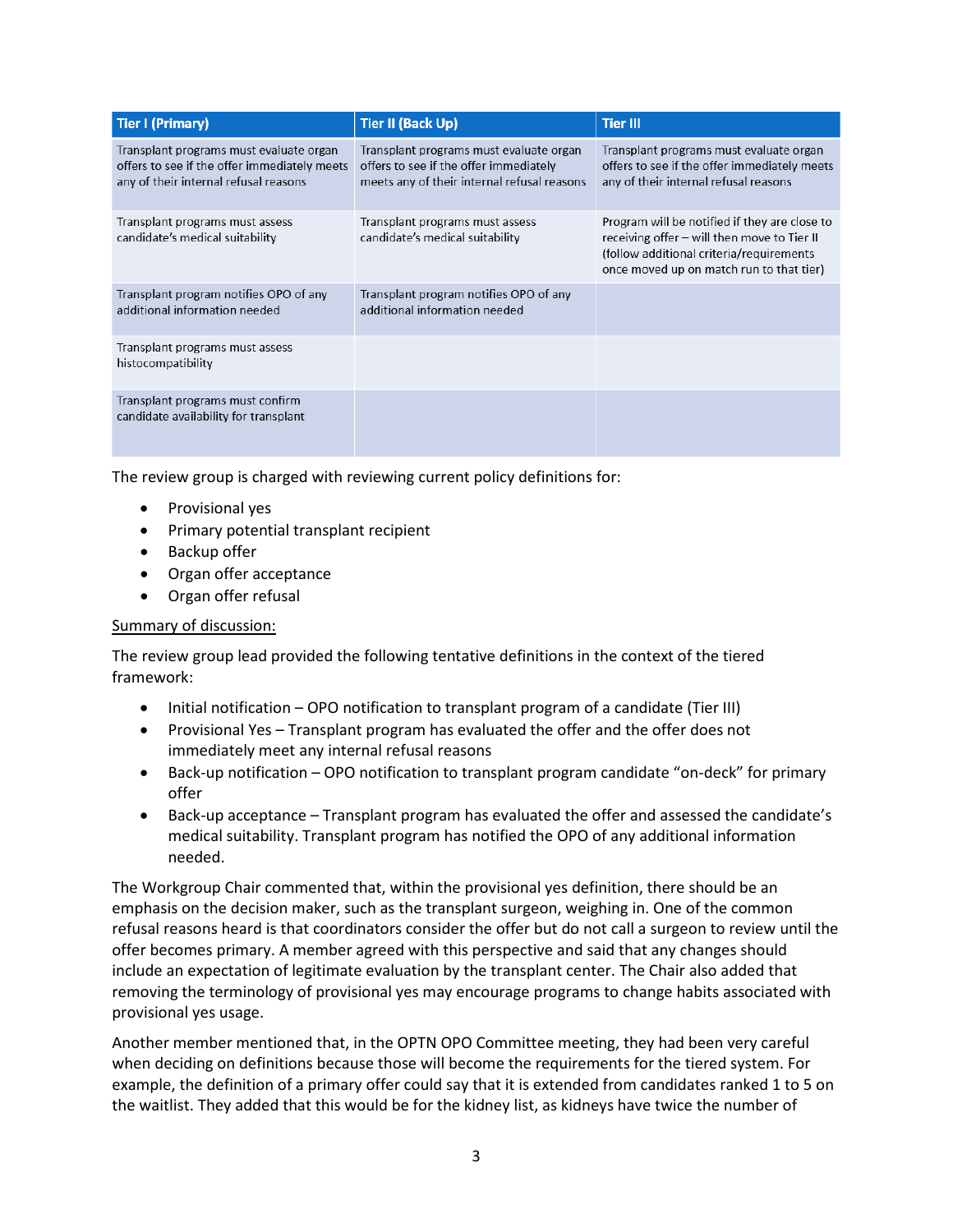organs available versus other organs; other Workgroup members supported having different primary notification numbers for different organs.

A member voiced concerns that this would be an increased workload for programs considering thoracic organ offers. Additionally, they wondered about the feasibility of having three primary offers on a single organ. The Workgroup Chair responded that the language could change such that the first three candidates, for example, were considered as tier I, but the first candidate in tier I was the primary candidate. It was emphasized that language changes could and should occur. The member noted that these requirements could still be overwhelming for coordinators attempting to evaluate multiple organ offers at the same time. The Workgroup Chair replied that programs cannot complain about both not receiving enough organs and receiving too many offers; it was recommended that any programs who consider the number of offers they are receiving to be unsustainable should consider utilizing organ offer filters.

A member stated that this policy change would be sweeping and would redefine the way programs consider offers; it should be expected that programs might have to individually figure out how to align with the changes. Another member agreed, and suggested that policy wording should address who is allowed to consider an organ offer.

The Workgroup Chair added that one of the barriers to organ evaluations they had seen were call center businesses that had in their protocol to rarely call programs during the night. A member pointed out that the protocol those businesses were working off of came from the transplant program themselves, so it still returns to transplant programs not correctly addressing organ offers.

A member inquired whether the language proposed should specifically denote someone who has knowledge of the potential recipient. The Vice Chair commented that this might create some challenges as some programs have lists where it is impossible for the coordinator to know every patient's needs. However, they agreed that offers must go to a "decision maker". A member agreed with this thought and suggested that tier III notifications should not require a "decision maker", but by the time a transplant program reached a tier II notification, one had to be included into the process. Another member added that at the core of the process is a surgeon or physician's judgement on whether to accept an organ, and that cannot be delegated away.

The Workgroup Chair suggested the Workgroup consider how these changes can incentivize OPOs to send fewer offers, such that transplant programs feel like they can legitimately evaluate the offer with a reasonable chance of receiving it. One proposed answer was to limit the number of tier I and tier II offers programs are able to send on a given match run. A member supported this idea, noting that it should likely be stratified by the number of transplant programs able to receive the offers rather than the number of candidates.

Finally, the Workgroup briefly touched on how to reduce the incentive for programs to treat any changes similar to how they currently treat provisional yes. A member posited that any change with increased clarity likely will help the process as the existing system is "very unclear". The Workgroup Chair suggested that perhaps a solution would be to create tools for programs to hold themselves accountable.

There were no additional comments or questions. The meeting was adjourned.

## Next steps:

The Workgroup will continue refining their review of the tiered structure and its definitions.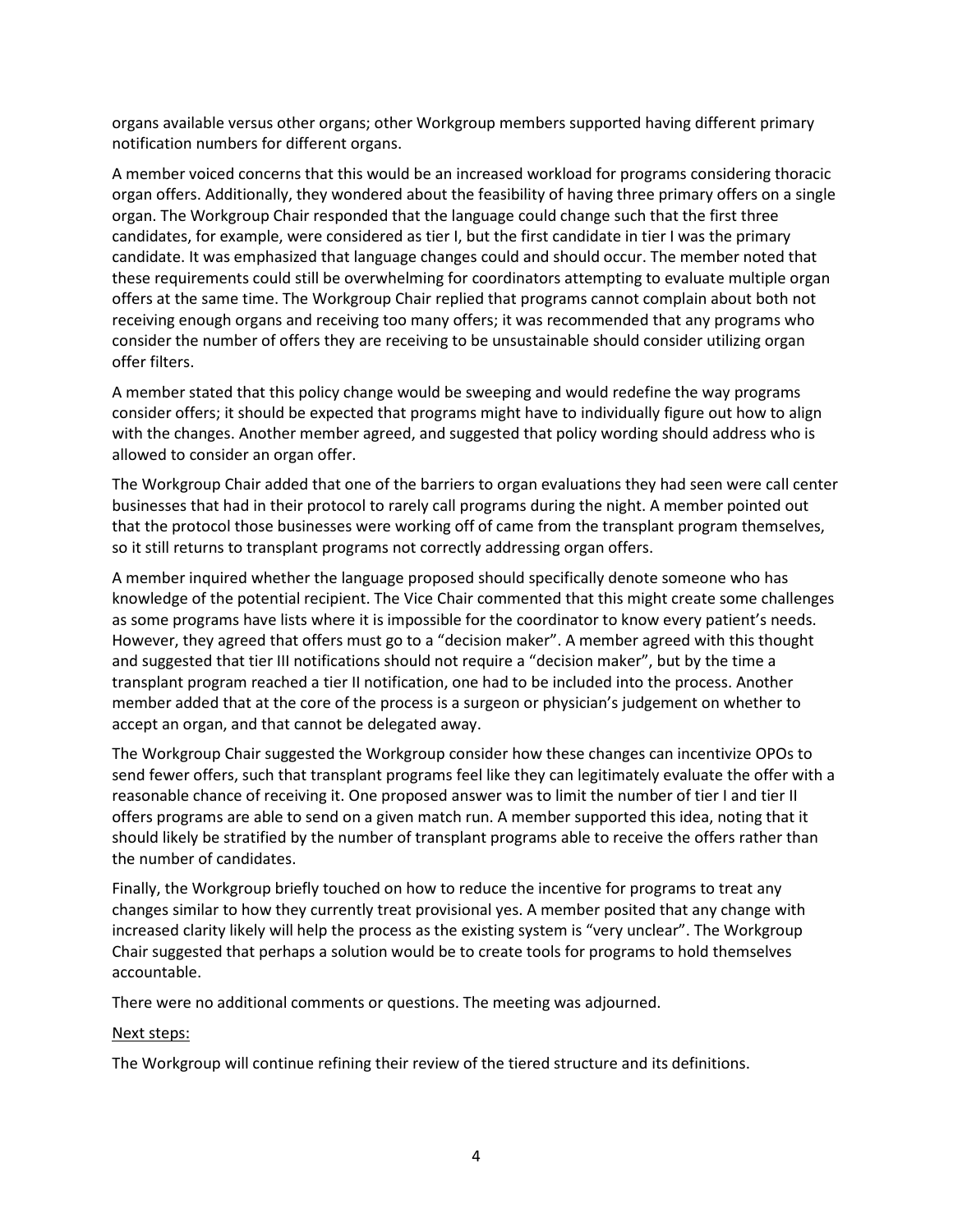# **Upcoming Meeting**

• April 21, 2022